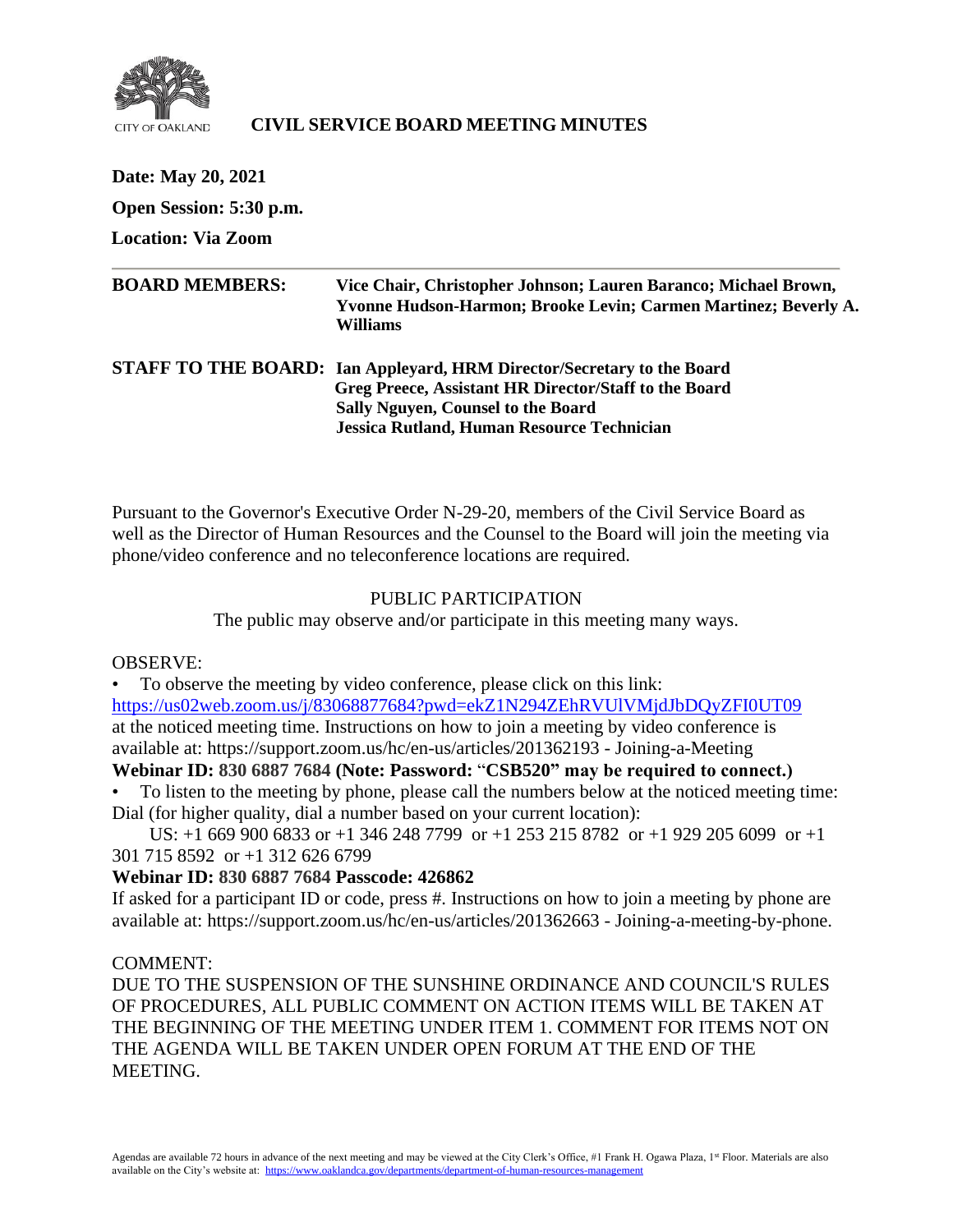There are two ways to make public comment within the time allotted for public comment on an eligible Agenda item.

• To comment by Zoom video conference, click the "Raise Your Hand" button to request to speak when Public Comment is being taken on an eligible agenda item at the beginning of the meeting. You will then be unmuted, during your turn, and allowed to participate in public comment. After the allotted time, you will then be re-muted. Instructions on how to "Raise Your Hand" is available at: https://support.zoom.us/hc/en-us/articles/205566129 - Raise-Hand-In-Webinar.

• To comment by phone, please call on one of the above listed phone numbers. You will be prompted to "Raise Your Hand" by pressing "\*9" to request to speak when Public Comment is being taken on an eligible agenda Item at the beginning of the meeting. You will then be unmuted, during your turn, and allowed to make public comments. After the allotted time, you will then be re-muted. Instructions of how to raise your hand by phone are available at: https://support.zoom.us/hc/en-us/articles/201362663 - Joining-a-meeting-by-phone.

If you have any questions, please email Greg Preece, Assistant Human Resources Director, at GPreece@oaklandca.gov. – Human Resources Management Department.

# **OPEN SESSION AGENDA**

# **ROLL CALL**

## **1) PUBLIC COMMENT:**

## **COMMENT ON ALL ACTION ITEMS WILL BE TAKEN AT THIS TIME. COMMENTS FOR ITEMS NOT ON THE AGENDA WILL BE TAKEN DURING OPEN FORUM.**

**2) APPROVAL OF THE MAY 20, 2021 CIVIL SERVICE BOARD MEETING AGENDA**

**ACTION** 

## **45051 A motion was made by Member Hudson-Harmon and seconded by Member Baranco to approve the May 20, 2021 Civil Service Board Agenda. The motion passed.**

**Votes:** Board Member Ayes: 5 – Johnson, Baranco, Hudson-Harmon, Martinez, Williams.

> Board Member Noes: None Board Member Abstentions: None Board Members Absent: Levin, Williams

## **3) UPDATES, SECRETARY TO THE BOARD**

- a) Introduction of new Board Member and acknowledgement of outgoing Board Members for their service to the City of Oakland.
- b) Update on the city's re-opening plan.

#### INFORMATION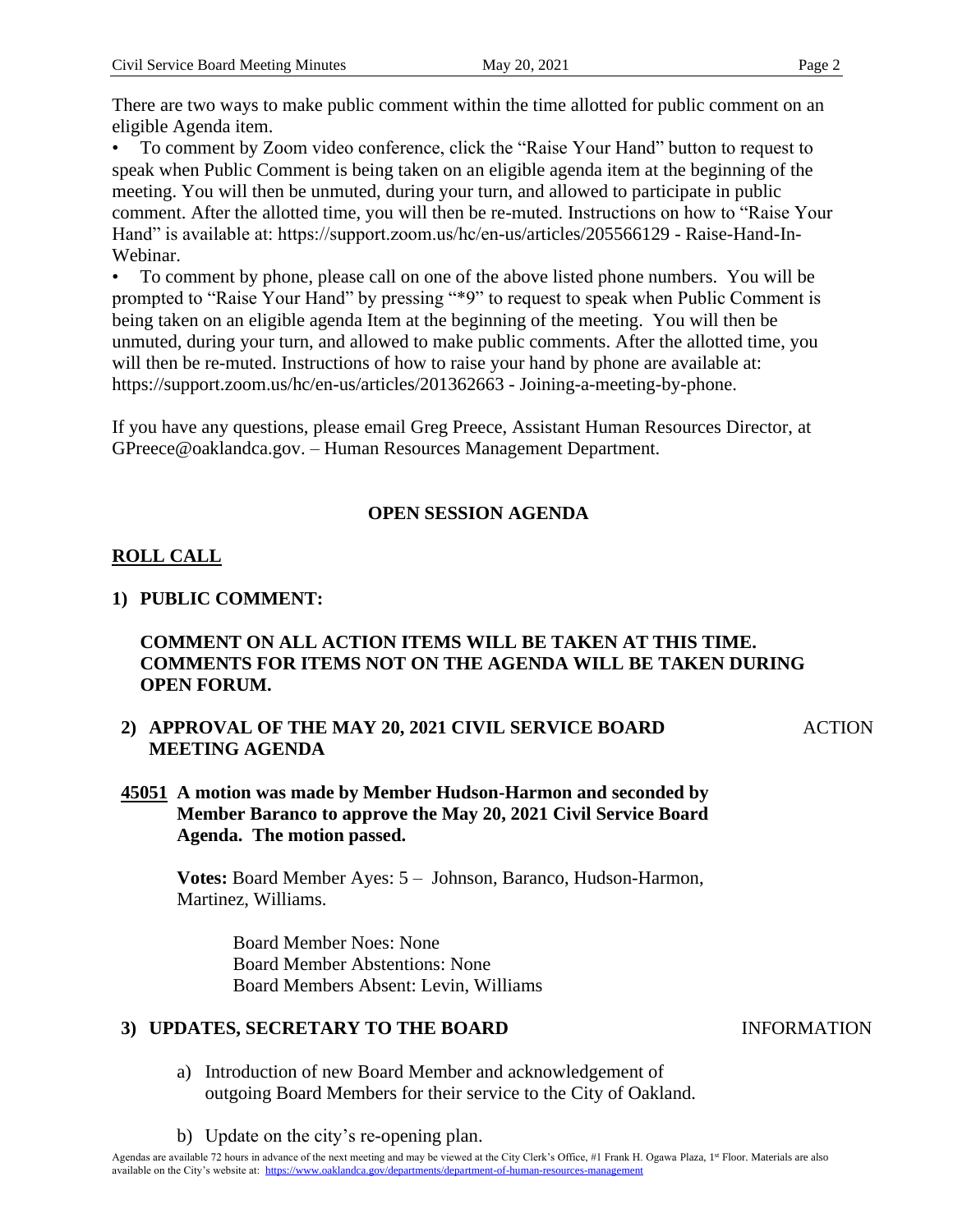## **4) CONSENT CALENDAR:**

- a) Approval of Provisional Appointments (0)
	- There are no provisionals this month.
- b) Approval of Employee Requests for Leave of Absence (0)
	- There are no leave of absence requests this month.
- c) Approval of Revised Classification Specifications (3)
	- **•** Engineer, Assistant I and Engineer, Assistant II
	- Human Resource Operations Technician
- **45052 A motion was made by Member Hudson-Harmon and seconded by Member Baranco to remove approval of Engineer, Assistant I and Engineer, Assistant II from the Consent Calendar and to approve the remaining Consent Calendar. The motion passed.**

**Votes:** Board Member Ayes: 5 – Johnson, Baranco, Brown, Hudson-Harmon, Martinez.

> Board Member Noes: None Board Member Abstentions: None Board Members Absent: Levin, Williams

**45053 A motion was made by Member Martinez and seconded by Member Brown for the approval of Engineer, Assistant I and Engineer, Assistant II class specs after discussion with staff about the changes. The motion passed.** 

**Votes:** Board Member Ayes: 5 – Johnson, Baranco, Brown, Hudson-Harmon, Martinez.

> Board Member Noes: None Board Member Abstentions: None Board Members Absent: Levin, Williams

#### **5) OLD BUSINESS:**

a) Approval of April 15, 2021 Civil Service Board Meeting Minutes ACTION

## **45054 A motion was made by Member Hudson-Harmon and seconded by Member Baranco to approve the April 15, 2021 Civil Service Board Meeting Minutes. The motion passed.**

**ACTION**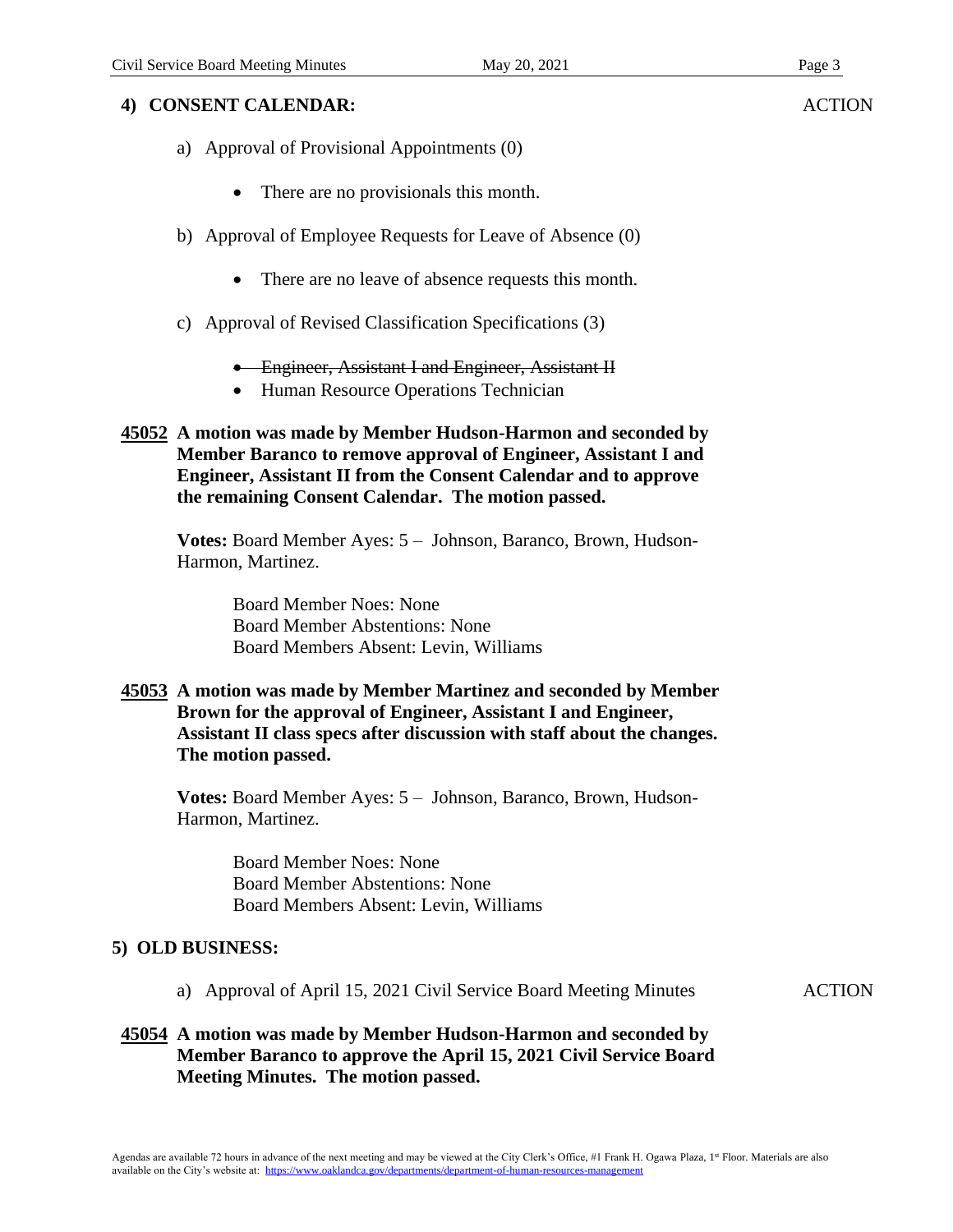**6**)

|                                                                                                                                                               | Votes: Board Member Ayes: 4 - Johnson, Baranco, Hudson-Harmon,<br>Martinez.                                                                                                                                                                                                                                                                     |                    |
|---------------------------------------------------------------------------------------------------------------------------------------------------------------|-------------------------------------------------------------------------------------------------------------------------------------------------------------------------------------------------------------------------------------------------------------------------------------------------------------------------------------------------|--------------------|
|                                                                                                                                                               | <b>Board Member Noes: None</b><br><b>Board Member Abstentions: Brown</b><br>Board Members Absent: Levin, Williams                                                                                                                                                                                                                               |                    |
|                                                                                                                                                               | b) Determination of Schedule of Outstanding Board Items -<br>Request for extension to present findings in Appeal # OPD-2020-<br>AP01 to the August 19, 2021 meeting                                                                                                                                                                             | <b>ACTION</b>      |
| 45055 A motion was made by Member Brown and seconded by Member<br>Martinez to approve the extension request for Appeal #OPD-2020-<br>AP01. The motion passed. |                                                                                                                                                                                                                                                                                                                                                 |                    |
|                                                                                                                                                               | Votes: Board Member Ayes: 5 - Johnson, Baranco, Brown, Hudson-<br>Harmon, Martinez.                                                                                                                                                                                                                                                             |                    |
|                                                                                                                                                               | <b>Board Member Noes: None</b><br><b>Board Member Abstentions: None</b><br>Board Members Absent: Levin, Williams                                                                                                                                                                                                                                |                    |
| c)                                                                                                                                                            | Informational Report on the Status of Temporary Assignments for<br>Temporary Contract Service Employees (TCSEs) and Exempt<br>Limited Duration Employees (ELDEs) Including a Report of the<br>Names, Hire Dates, and Departments of all ELDE's and TCSEs in<br>Accordance with the Memorandum of Understanding Between the<br>City and Local 21 | <b>INFORMATION</b> |
|                                                                                                                                                               | d) Update on Common Class Study                                                                                                                                                                                                                                                                                                                 | <b>INFORMATION</b> |
|                                                                                                                                                               | e) City Council Zero Tolerance Policy Legislation                                                                                                                                                                                                                                                                                               | <b>INFORMATION</b> |
| f)                                                                                                                                                            | Update regarding Measure Q Hiring Efforts                                                                                                                                                                                                                                                                                                       | <b>INFORMATION</b> |
|                                                                                                                                                               | ) NEW BUSINESS:                                                                                                                                                                                                                                                                                                                                 |                    |
|                                                                                                                                                               | a) Approval of Request for Exemption from Civil Service of the<br><b>Classification of Police Officer Trainee</b>                                                                                                                                                                                                                               | <b>ACTION</b>      |
|                                                                                                                                                               | 45056 A motion was made by Member Hudson-Harmon and seconded by<br>Member Brown to approve the Exemption request for the Police<br><b>Officer Trainee classification.</b><br>The motion passed.                                                                                                                                                 |                    |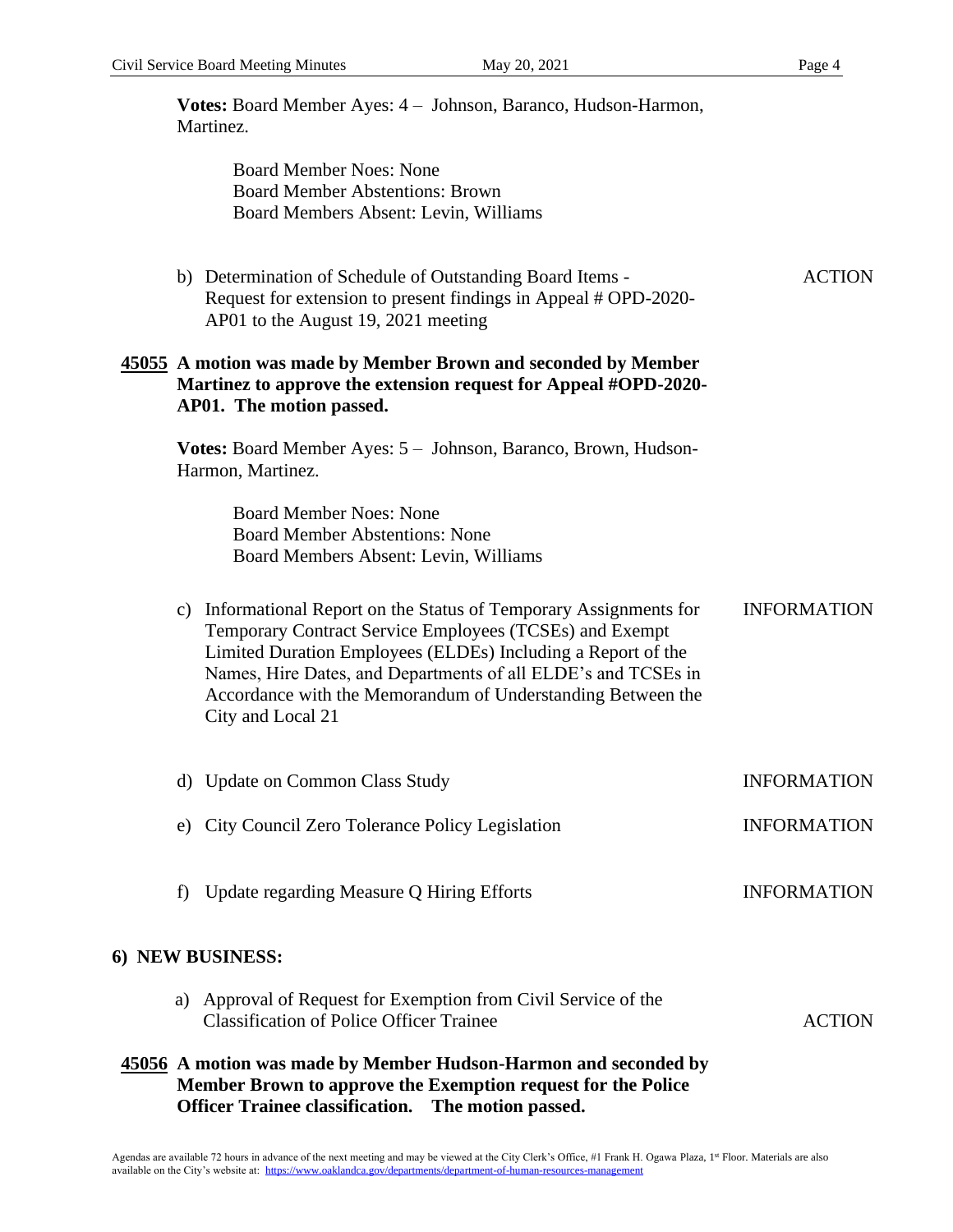**Votes:** Board Member Ayes: 5 – Johnson, Baranco, Brown, Hudson-Harmon, Martinez.

> Board Member Noes: None Board Member Abstentions: None Board Members Absent: Levin, Williams

b) Election of Board Members as Chair and Vice Chair **ACTION** 

#### **45057 A motion was made by Member Martinez and seconded by Member Baranco to nominate Member Hudson-Harmon for Chair, which was accepted by Member Hudson-Harmon. The motion passed.**

**Votes:** Board Member Ayes: 4 – Johnson, Baranco, Brown, Martinez.

 Board Member Noes: None Board Member Abstentions: Hudson-Harmon Board Members Absent: Levin, Williams

#### **45058 A motion was made by Member Brown and seconded by Member Baranco to nominate Member Martinez for Vice-Chair, which was accepted by Member Martinez. The motion passed.**

**Votes:** Board Member Ayes: 4 – Johnson, Baranco, Brown, Hudson-Harmon.

 Board Member Noes: None Board Member Abstentions: Martinez Board Members Absent: Levin, Williams

## **7) OPEN FORUM**

#### **8) ADJOURNMENT**

#### **45059 A motion was made by Vice Chair-Elect Martinez and seconded by Member Baranco to adjourn the meeting. The motion passed.**

**Votes:** Board Member Ayes: 5 – Johnson, Baranco, Brown, Hudson-Harmon, Martinez.

 Board Member Noes: None Board Member Abstentions: None Board Members Absent: Levin, Williams

NOTE: The Civil Service Board meets on the 3rd Thursday of each month. The next meeting is scheduled to be held on Thursday, June 17, 2021. All materials related to agenda items must be submitted by Thursday, June 3, 2021. For any materials over 100 pages, please also submit an electronic copy of all materials.